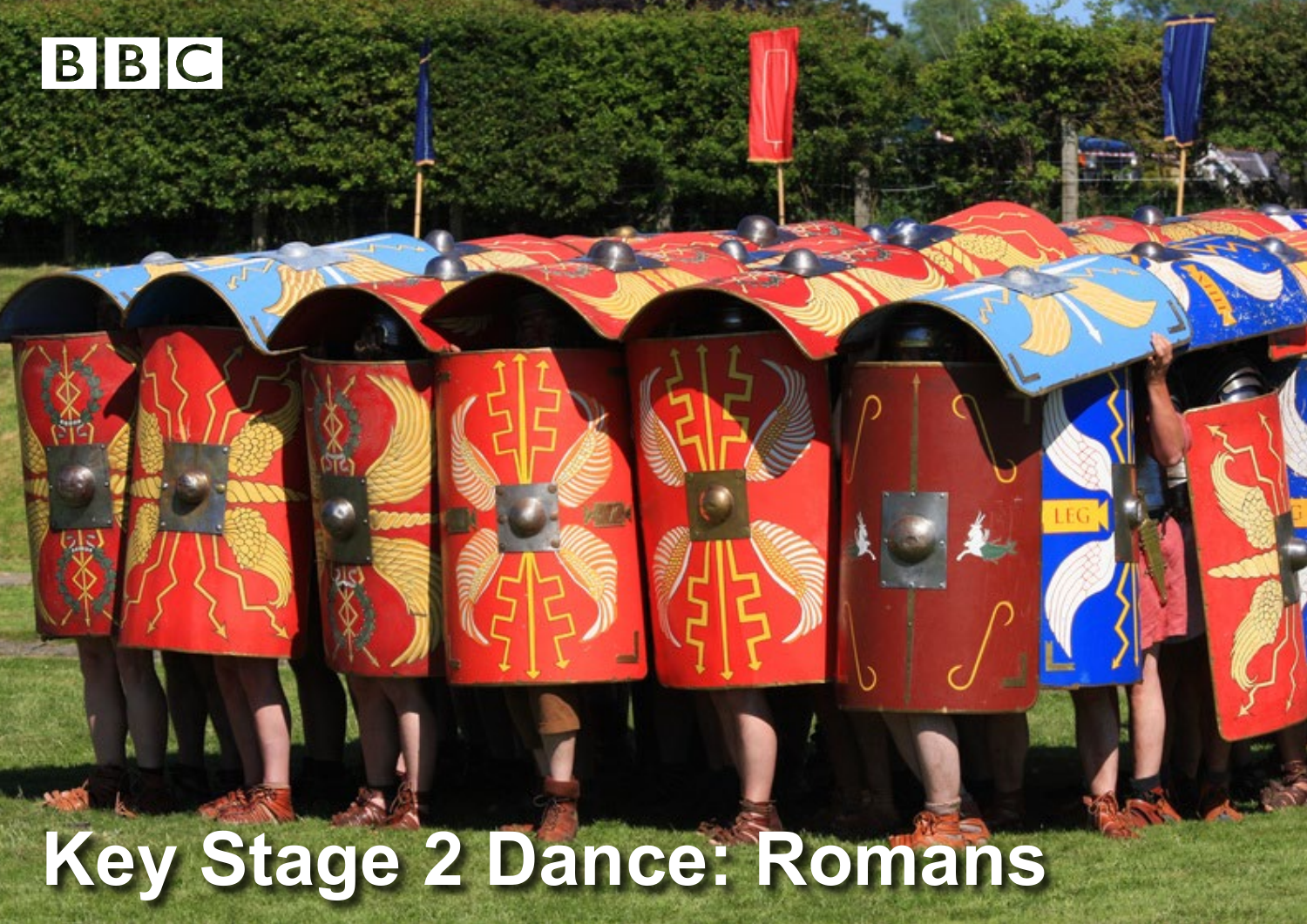

**Age 7 - 12**

**Presenter**: Nigel Pilkington

**Producer:** Barry Gibson

**For the BBC:** Andrew Barnes

**Teacher's Notes:** Deborah Bellman and Barry Gibson

1

## **[KS2 Dance: Romans!](https://www.bbc.co.uk/teach/school-radio/dance-ks2-dance-workshop-romans-home/z7r67yc)**

| <b>Roman invasion</b>       |    |
|-----------------------------|----|
| <b>Towns and buildings</b>  |    |
| <b>Customs and pastimes</b> | 12 |

## **Introduction**

### **Downloading the audio:**

These resources are available to download at any time from the relevant pages of the BBC Teach website. Go to: **<https://www.bbc.co.uk/teach/school-radio/dance-ks2-dance-workshop-home/zsq9bqt>**

#### **Using these resources:**

Using the audio requires plenty of space. The hall or a cleared and swept classroom or similar large space is ideal.

- Use the best equipment that the school has to offer for playback.
- Make sure the children wear gym shoes or bare feet. Bare feet can give a good sense of contact with the floor.
- The children should be in PE kit to allow easy movement and to ensure that they do not become too hot.
- Encourage the children to listen carefully right from the start not just to the presenter but also to the music.

## **Teaching points:**

Some tips to help you get the best out of these programmes:

- Always encourage careful listening.
- Reinforce the importance of safety eg awareness of others to avoid collisions, spacing, sensible landings (with the whole foot, flexing as it comes down and knees bending).
- Help the children to observe each other's movement in a positive light and to learn from their observations.
- Give the children a sense of your own enthusiasm.

### **Dance and the National Curriculum:**

Dance is acknowledged as a vital ingredient of a child's Physical Education in the National Curriculum for Key Stages 1 and 2, where pupils are required to perform dances using a variety of movements. The approach of our dance series frequently allows dance to be combined with other subjects, enabling a rich expressive arts experience.

## **Using these Teacher's Notes:**

These Teacher's Notes include a detailed content grid for each programme intended to help you navigate the programmes and get the most out of them. The content grids include the following information:

- **• Content.** This is the description of the movement sequence.
- **• Teacher guidance.** This is intended to offer advice on how to help the class to get the best out of the content.
- **• Evaluation.** This is usually a series of questions indicating what to look for to assess the level of the children's contribution.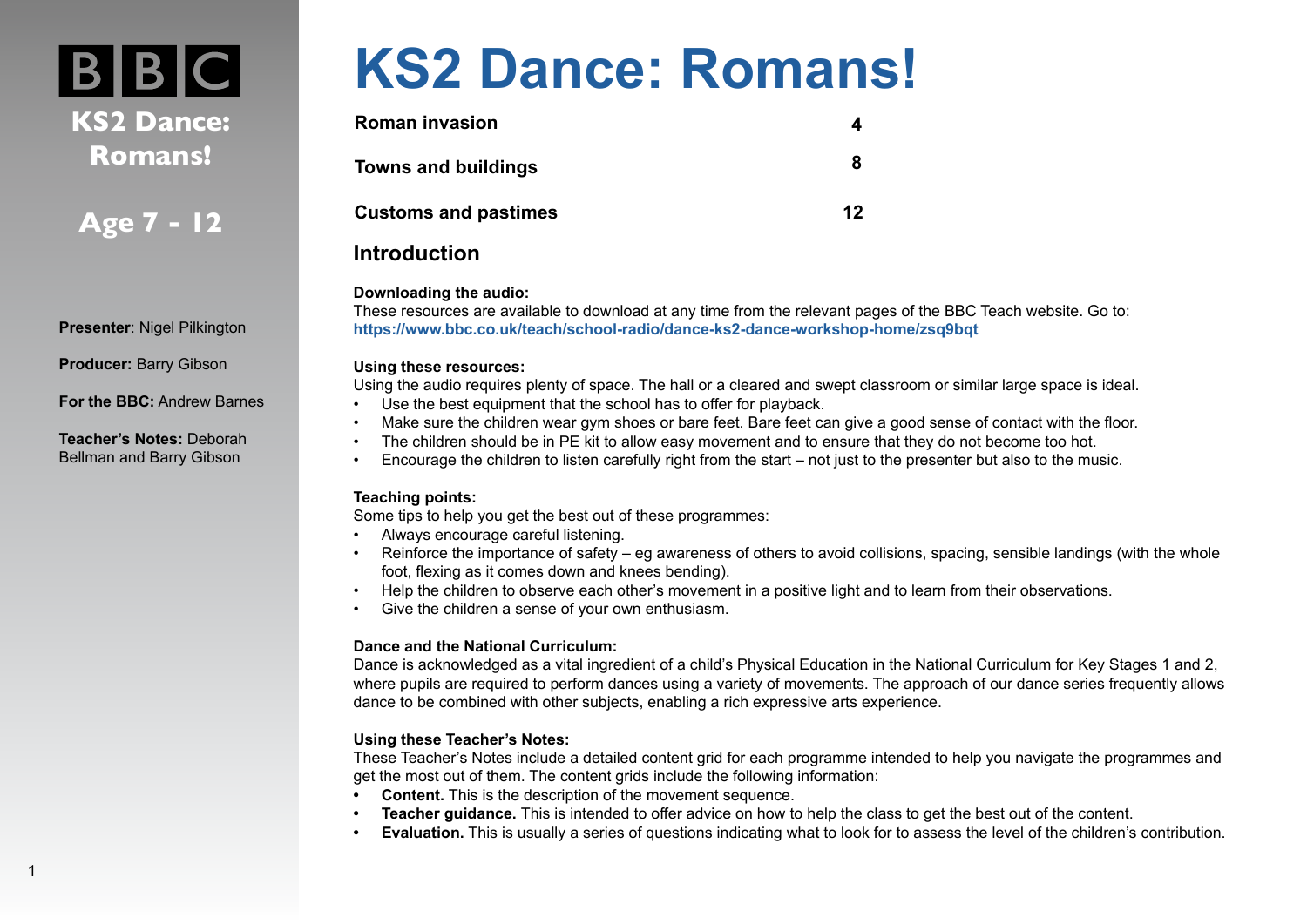We advise that you listen through to each programme before using it with your group. When you do this make a note of when each movement sequence starts - you may wish to jot a timing down beside each entry in the grid. Also make a careful note of any places in the programme when Nigel, the presenter, instructs you to pause the playback so that the children can work in groups or pairs, independently of the programme. Be careful to press 'pause' rather than 'stop' so that the programme will continue from the correct place when you resume playback (pressing 'stop' may return the programme to the beginning, depending on what device you are using for playback).

#### **The Romans in Britain:**

This unit offers three dance sessions exploring aspects of the Ancient Romans in Britain, through movement and dance. The content is intended to complement other School Radio series exploring the theme of Romans, including: **KS2 Music: Romans** - a series of 10 music programmes. Go to: **[http://www.bbc.co.uk/teach/school-radio/mu](http://www.bbc.co.uk/teach/school-radio/music-ks2-romans-index/zdfk92p)[sic-ks2-romans-index/zdfk92p](http://www.bbc.co.uk/teach/school-radio/music-ks2-romans-index/zdfk92p)**

**KS2 History: Romans** - short dramas and comedy sketches exploring many aspects of Roman life. Go to: **<https://www.bbc.co.uk/teach/school-radio/history-ks2-romans-index/zvgk47h>**

**'Rocking Romans'** - a musical play by Michael Coleman combining elements of both the above series in a performance piece for schools. Go to: **[http://www.bbc.co.uk/teach/school-radio/music-drama-dance-history-ks2-rocking-ro](http://www.bbc.co.uk/teach/school-radio/music-drama-dance-history-ks2-rocking-romans-musical-play-index/zm84cqt)[mans-musical-play-index/zm84cqt](http://www.bbc.co.uk/teach/school-radio/music-drama-dance-history-ks2-rocking-romans-musical-play-index/zm84cqt)**

The dance content also features in a new musical play that we will be making available in October 2015. The play will be an ideal means to consolidate work on the theme of Romans in a fun assembly or longer performance for parents.

In 55BC, Julius Caesar tried to invade Britain. But it wasn't until Claudius became emperor, in AD43, that the real invasion took place. About 50,000 highly trained and extremely fit Roman soldiers landed on the south coast of Britain and marched up through Kent. The tribes of Ancient Britons were no match for the highly trained Roman army who, over the next 35 years, conquered much of Britain. Roman rule brought increasing benefits and gradually Britons started to enjoy the Roman lifestyle. The Romans built new roads to connect towns, forts and farms, allowing people and goods to travel quickly and safely. They built new cities with impressive public buildings and facilities – clean water supplies, drainage and even heating systems.

Most cities had a central market square or forum surrounded by a temple and basilica or law court. People enjoyed going to the public baths and watching entertainments in circular or oval stadiums called amphitheatres. Between the second and fourth centuries, Britain became a peaceful province of the Roman Empire.

The legacy of the Ancient Romans lives on in Britain today. We still use the Roman calendar, with its months named after Roman gods such as Mars (March), and rulers such as Augustus (August). We use the Roman alphabet and thousands of the words we use are Latin in origin. Many grand buildings copy Roman architecture and many modern highways follow the direct routes of Roman roads.

We have so much information about Roman civilisation in Britain because so much evidence has survived. Archaeologists have excavated the ruins of Roman towns and forts, with many buildings almost intact. Fragments of paintings, mosaics, pottery, items of jewellery, tools, toys and even leather shoes all help to create a picture of what life must have been like in Britain under Roman rule.



#### **Downloading these programmes**

These dance sessions are available as downloads. Go to the individual pages of the BBC Teach website and click on the pink 'Download' image.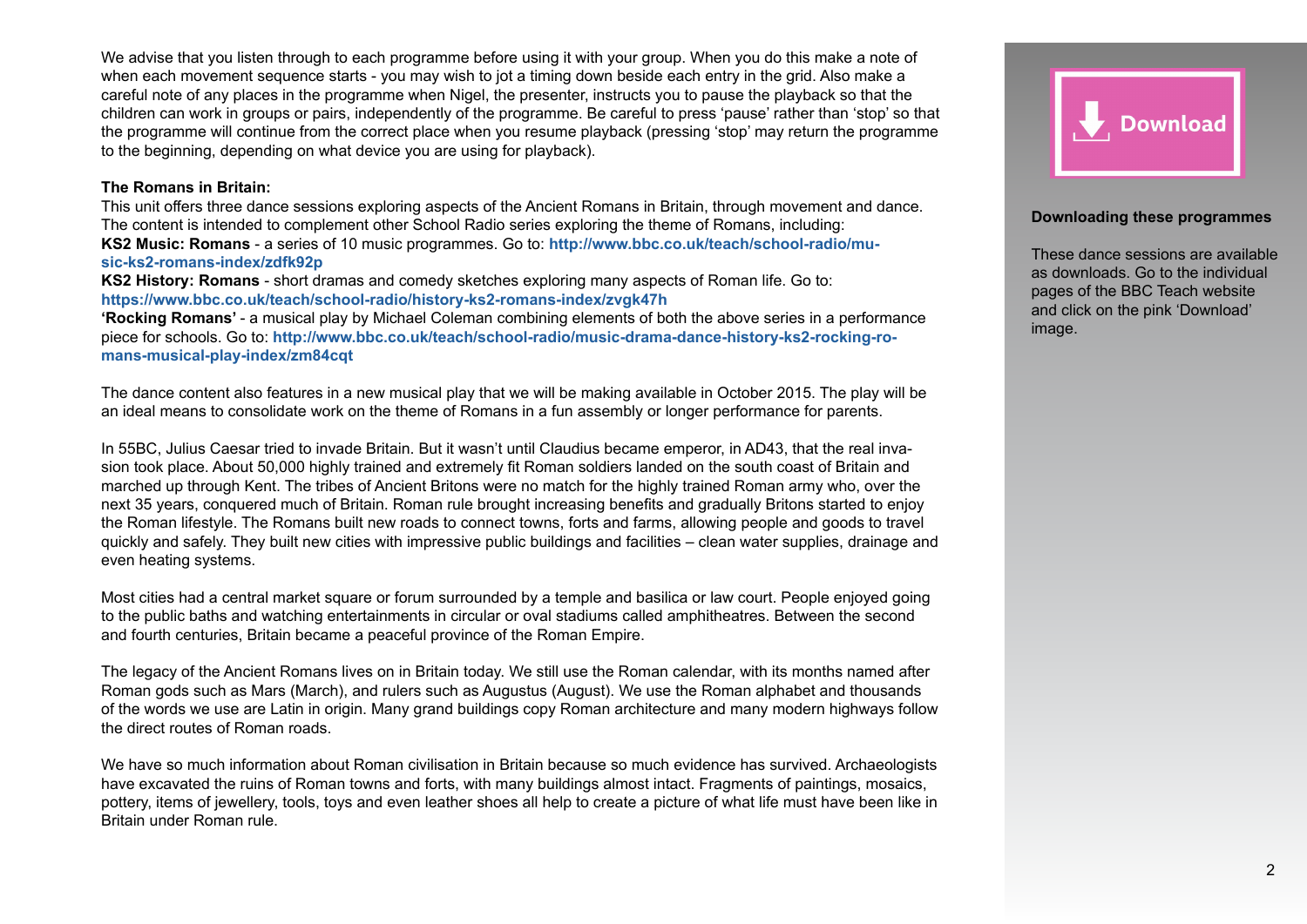## 3

## **Session**

## **Roman invasion**

**[1](http://www.bbc.co.uk/programmes/p032hy58)**



*[Click to download this](http://open.live.bbc.co.uk/mediaselector/5/redir/version/2.0/mediaset/audio-nondrm-download/proto/http/vpid/p041k9gg.mp3)  session immediately*

## **Movement:**

- Moving to a beat or rhythm
- Group and spatial awareness
- Working in pairs, small and large groups
- Moving together at the same time – in unison
- Moving one after the other

## **[Roman invasion](https://www.bbc.co.uk/teach/school-radio/dance-ks2-dance-workshop-roman-invasion/zm4hm39)**

Location of content page: **<https://www.bbc.co.uk/teach/school-radio/dance-ks2-dance-workshop-roman-invasion/zm4hm39>**

The key to the success of the Roman army was its discipline and organisation. Soldiers were kept extremely fit by rigorous physical exercise, trained to march in step and to move as a single mass, obeying trumpet signals during battles. One famous Roman tactic was the testudo - or 'tortoise'. A formation of 27 soldiers would hold their shields above their heads and out to the front and sides to protect them - like a tortoise's shell - as they marched forwards to attack the enemy.

The various tribes of Ancient Britons were not organised to fight as one army and were gradually defeated. The Roman writer Tacitus observed: '*It is rare that two or more British tribes will come together to repel a common danger. They fight separately and separately are defeated.'* 

To celebrate his successful invasion of Britain, the Emperor Claudius was awarded the title 'Britannicus' and given a 'triumph' or grand procession through Rome.

Roman soldiers were skilled builders as well as fighters. They built camps, forts, bridges, roads and even some of the first towns. In AD122, the Emperor Hadrian ordered the building of the largest structure ever made anywhere in the Roman Empire – a defensive wall or frontier running from one side of northern Britain to the other. Hadrian's Wall took eight years to build, was 120km long, two to three metres thick and up to seven metres high, with look-out towers and forts at regular intervals. It's still the best-preserved Roman wall in existence today.

## **Programme summary:**

### **Warm-up**

Based on the physical exercises used by Roman soldiers to keep fit - marching steps and swimming arm-actions.

### **Sequence 1: The Roman 'testudo' or tortoise attack formation**

- Marching on the spot and in straight lines to gradually create two class tortoise formations
- Marching alone, then joining partner and marching side by side
- Two pairs joining to march in a line of 4
- Two lines of four joining, marching one line behind the other to make a group of 8
- Two groups of 8 joining to march in a square formation of 16
- Formations to create a protective shield or shell, by holding flat palms of hands above head and out to the front and sides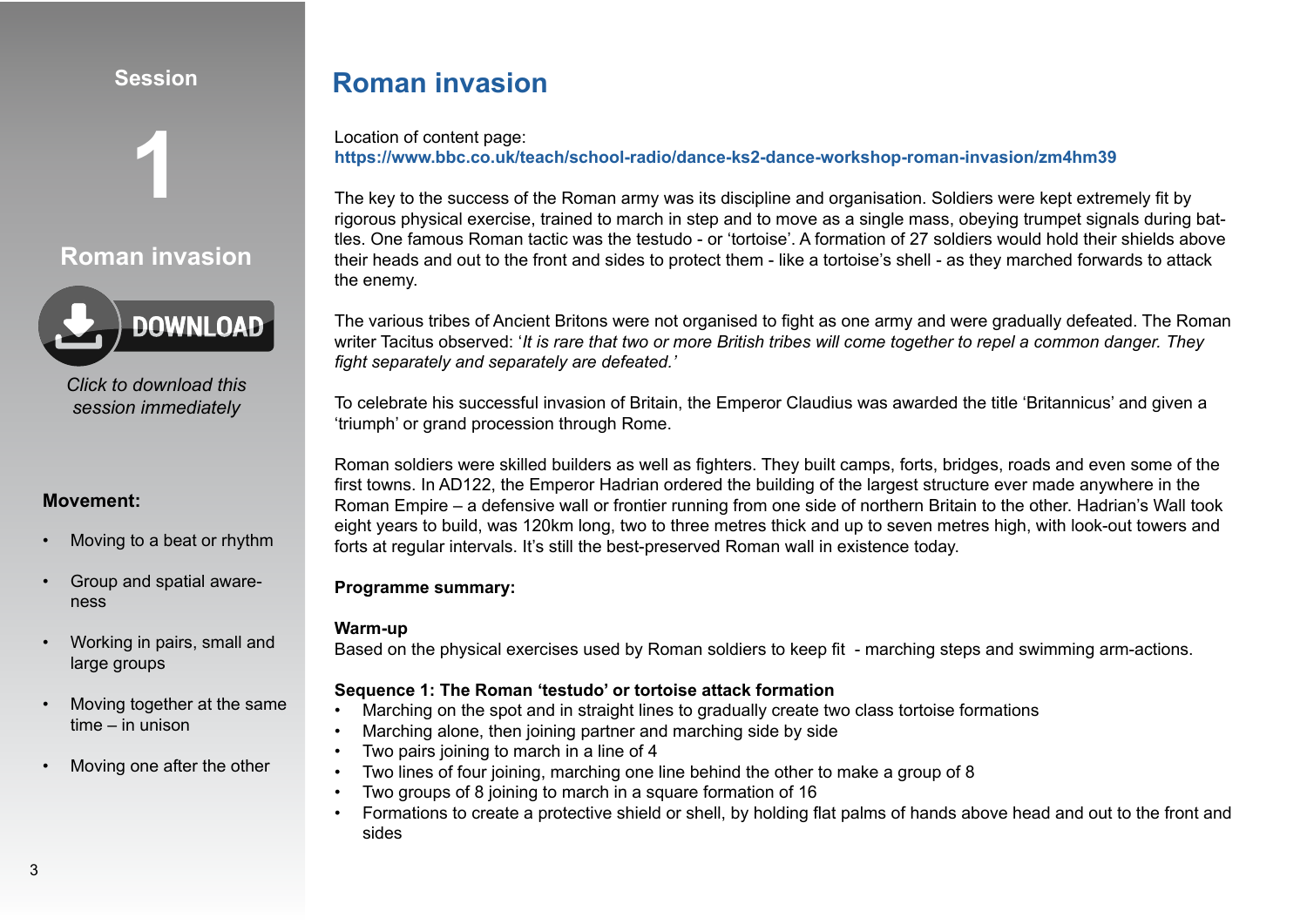- There is a picture of a modern-day recreation of a 'testudo' formation on the page opposite
- **• Sequence 2: Attack!**
- One group stays in Roman tortoise formation, while the other group disperses around the sides of the room to represent the less well organised tribes of Ancient Britons
- The tortoise formation marches in straight lines, changing direction with quick, accurate quarter or half turns
- Next, the British tribes dash through the spaces, alone or in small groups, spinning and turning with quick, free movements
- Then the two groups swap over

## **Sequence 3: Processional march for Claudius**

- Back in Rome everyone marches as Roman soldiers in a grand procession or 'triumph' for the Emperor Claudius, with proud, confident steps, to celebrate the Roman victory
- The teacher (or another chosen 'Emperor') can stand to one side, inspecting the triumphant soldiers as they pass

## **Cool down**

- Walk to own space with slow, exhausted steps
- Stretch, lie down and relax

For two songs about Roman Army tactics and the Ancient Britons, see 'Signals!' and 'Boudicca' here:

### **Music used:**

Introduction: *Roman Fanfares* Warm-up: *March and Swim warm-up* Sequence 1: *Roman discipline; Line formations; Drumbeats* Sequence 2: *Line formations; Britons travelling* Sequence 3: *Fanfare for Claudius; Processional march for Claudius* Cool down: *Romans cool down 1 & 2*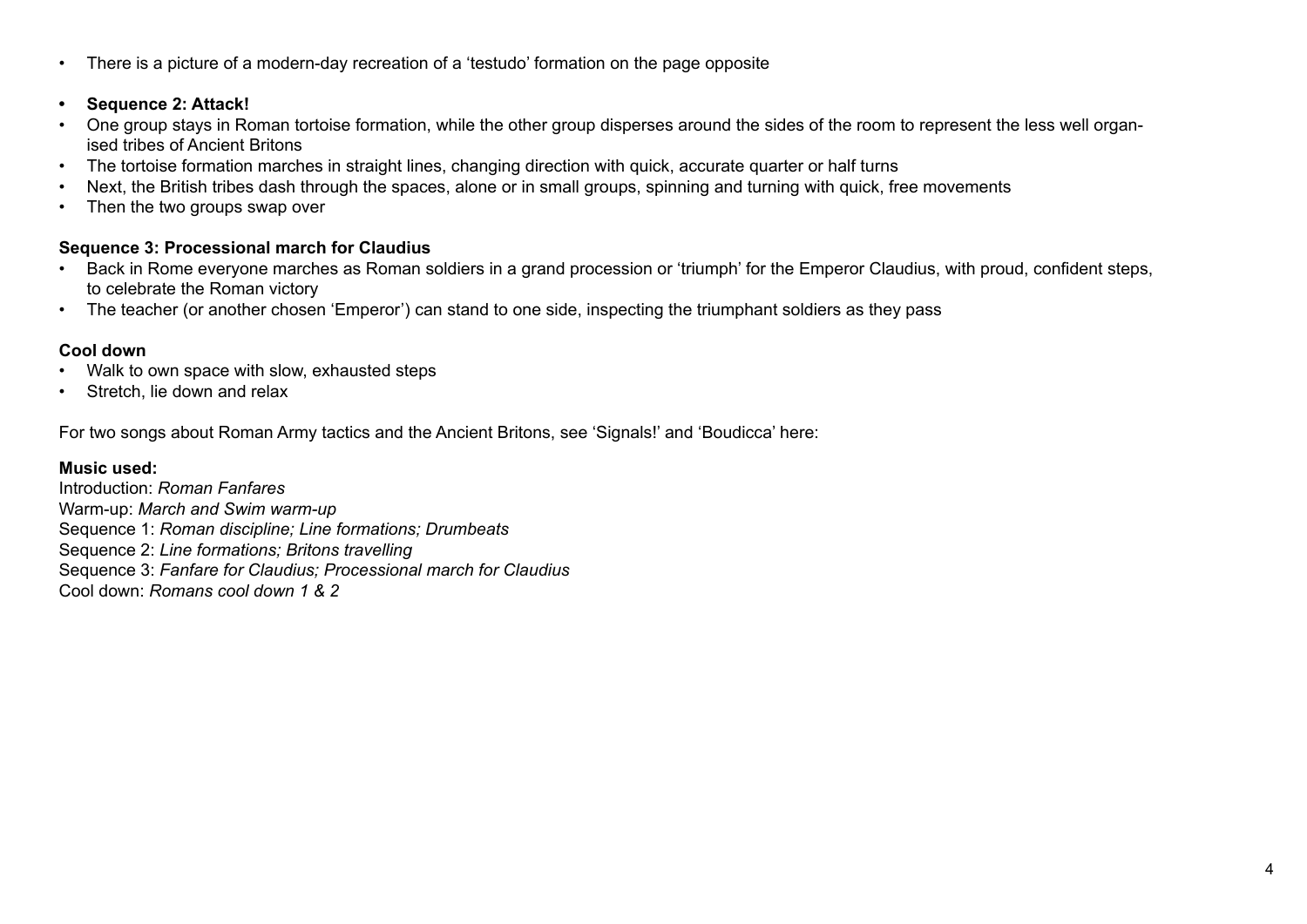| <b>Sequence</b>                                              | <b>Content</b>                                                                                                                                                                                                                                                                                                                                                                                                                                                                                                                                 | <b>Guidance</b>                                                                                                                                                                                                                                                                                                                                                                                                                                                                                                                                                                                   | <b>Evaluation</b>                                                                                                                                                                                                                                                                                                                                 |
|--------------------------------------------------------------|------------------------------------------------------------------------------------------------------------------------------------------------------------------------------------------------------------------------------------------------------------------------------------------------------------------------------------------------------------------------------------------------------------------------------------------------------------------------------------------------------------------------------------------------|---------------------------------------------------------------------------------------------------------------------------------------------------------------------------------------------------------------------------------------------------------------------------------------------------------------------------------------------------------------------------------------------------------------------------------------------------------------------------------------------------------------------------------------------------------------------------------------------------|---------------------------------------------------------------------------------------------------------------------------------------------------------------------------------------------------------------------------------------------------------------------------------------------------------------------------------------------------|
| Warm up                                                      | Based on physical exercises used to<br>keep Roman soldiers fit:<br>marching steps and strong, exag-<br>gerated, swimming arm actions<br>then alternating between the two                                                                                                                                                                                                                                                                                                                                                                       | Lift knees high and march in time<br>Keep with the beat of the music<br>Make large, powerful, swimming arm<br>movements (with cupped-hands), front<br>crawl and backstroke                                                                                                                                                                                                                                                                                                                                                                                                                        | Can the children co-ordinate marching arm and<br>leg movements?<br>Are the arm swimming actions really large and<br>powerful?<br>Are movements performed in time with the mu-<br>sic?                                                                                                                                                             |
| Sequence 1<br>The 'testudo' or tortoise-<br>attack formation | Marching on the spot and in<br>straight lines to gradually cre-<br>ate two class tortoise-formations:<br>marching alone; joining partner and<br>marching side by side; two pairs<br>joining to march in a line of 4; two<br>lines of four joining, marching one<br>line behind the other to make a<br>group of 8; two groups of 8 joining<br>to march in a square formation of<br>16.<br>The tortoise formations then create<br>a protective shield or shell by hold-<br>ing flat palms of hands above head<br>and out to the front and sides. | Divide the class into 2 equal groups po-<br>sitioned at opposite ends of the room.<br>There should be about 16 people in<br>each group but a few more or less won't<br>hurt!<br>Take time to talk about how the groups<br>are going to form their tortoise-forma-<br>tions. It might help to practise without<br>the music first.<br>Pupils could march on the spot once<br>they join the tortoise formation; this<br>would make it easier for the rest of the<br>group to join.<br>Encourage 'disciplined' movements;<br>everyone should move the palms of their<br>hands quickly into position. | Can pupils gradually and smoothly form the<br>tortoise-formation without losing the timing of the<br>marching step?<br>Do pupils maintain a strong, marching pose with<br>forwards focus throughout?<br>Do pupils co-operate to successfully create their<br>group tortoise formation?<br>Does the sequence look disciplined and control-<br>led? |
| Sequence 2<br><b>Attack!</b>                                 | One group stays in Roman tor-<br>toise-formation, while the other<br>group disperses around the sides<br>of the room to represent the<br>less-well-organised tribes of An-<br>cient Britons.<br>The tortoise-formation marches in<br>straight lines (following a leader),<br>changing direction with quick, ac-<br>curate quarter or half turns.<br>The British tribes dash through the<br>spaces, alone or in small groups,<br>spinning and turning with quick,<br>free movements.<br>Then the two groups swap over.                          | NB Both groups will have a chance to<br>perform both sequences.<br>When it's not your group's turn to move,<br>keep really still and watch the perform-<br>ance closely.<br>The Roman tortoise-formation moves<br>as a single mass with strong, rhythmic<br>marching-steps and neat, precise turns.<br>British tribes-people dash with small,<br>light steps; spinning and turning through<br>the spaces (non-contact with the Roman<br>soldiers).<br>Listen carefully and respond to the<br>music.                                                                                               | Does the tortoise-formation group move as one<br>single mass - marching and turning together, at<br>the same time?<br>Is there a clear contrast between the Romans'<br>strong, disciplined, marching sequence and the<br>Britons' dashing and turning sequence?<br>Do the pupils move with accurate timing; re-<br>sponding quickly to the music? |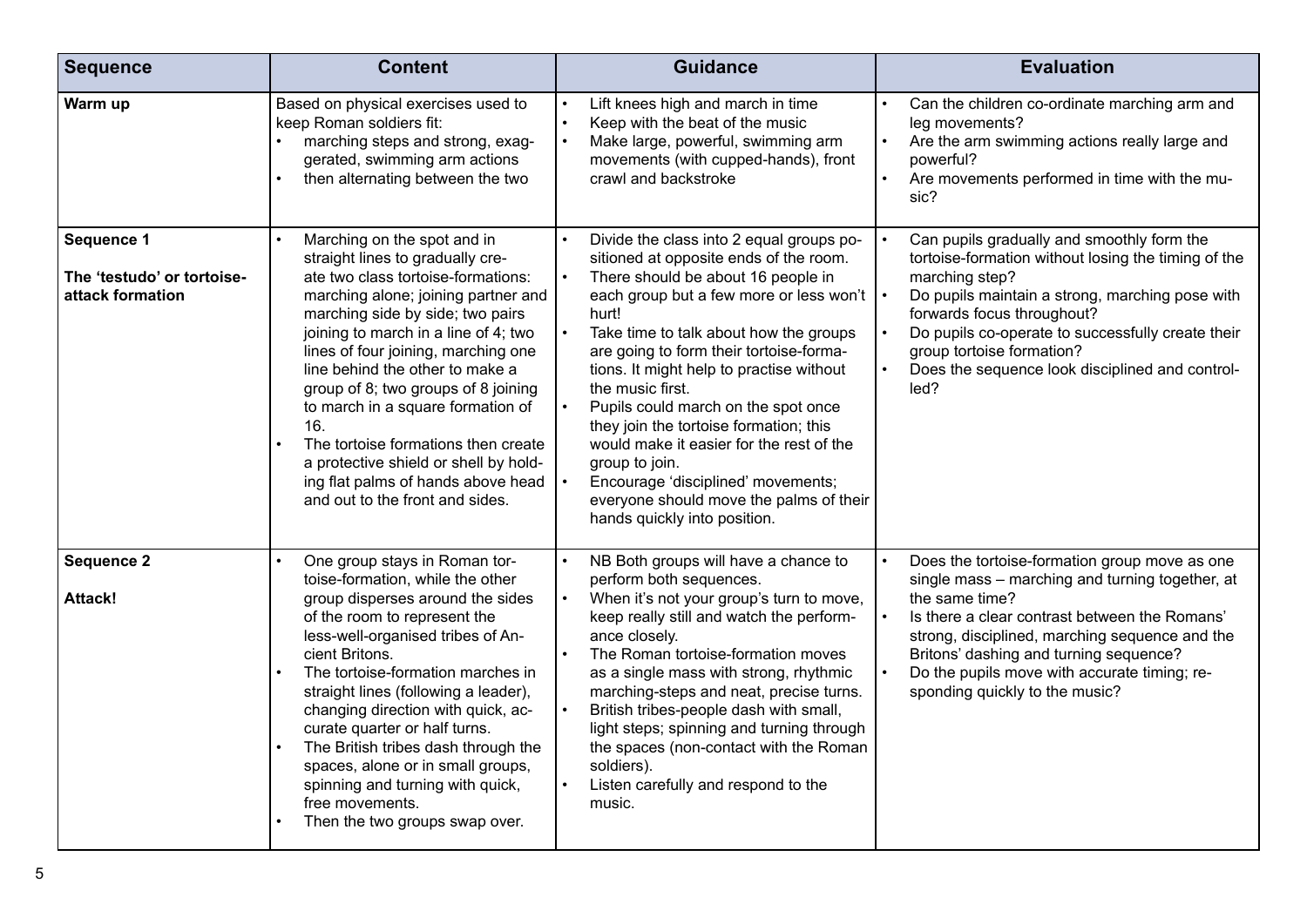| <b>Sequence</b>                                                | <b>Content</b>                                                                                                                                                                              | <b>Guidance</b>                                                                                                          | <b>Evaluation</b>                                                 |
|----------------------------------------------------------------|---------------------------------------------------------------------------------------------------------------------------------------------------------------------------------------------|--------------------------------------------------------------------------------------------------------------------------|-------------------------------------------------------------------|
| Sequence 3<br><b>Processional march for</b><br><b>Claudius</b> | Back in Rome, everyone marches<br>as Roman soldiers in a grand pro-<br>cession or 'triumph' for the Emperor<br>Claudius.<br>Make proud, confident steps, to<br>celebrate the Roman victory. | The teacher (or another chosen 'Emperor')<br>can stand to one side, inspecting the trium-<br>phant soldiers as they pass | Is there a clear sense of victory in the procession?              |
| Cool down                                                      | Walk to own space with slow, ex-<br>hausted steps.<br>Stretch, lie down and relax.                                                                                                          | Encourage tired, heavy steps with exhaust-<br>ed posture and body language.                                              | Pupils should feel calm, relaxed and ready to return to<br>class. |



*A modern-day recreation of soldiers in 'testudo' formation*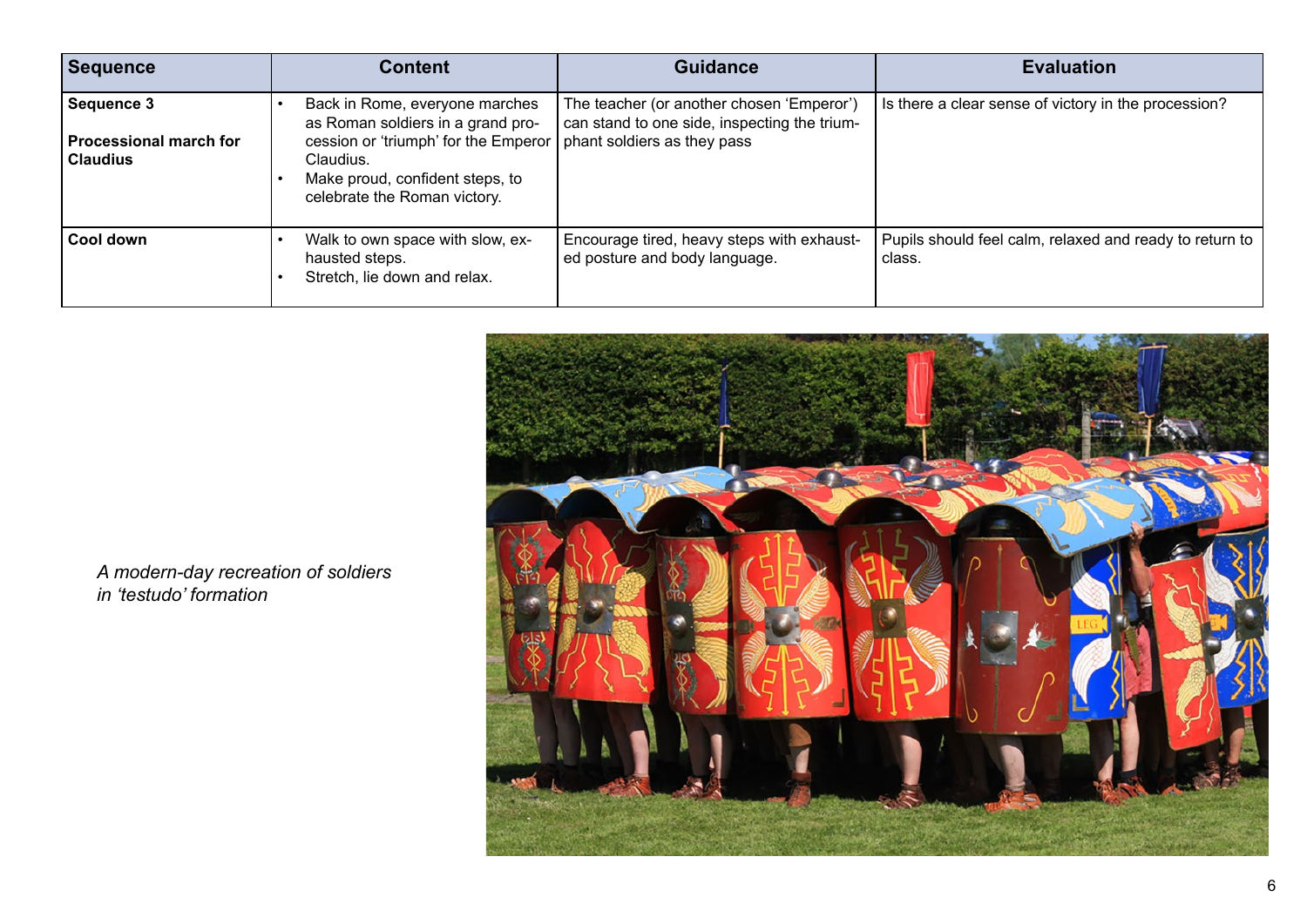## **Session**

# **2**

## **[Towns and buildings](http://www.bbc.co.uk/programmes/p032hzpg)**



*[Click to download this](http://open.live.bbc.co.uk/mediaselector/5/redir/version/2.0/mediaset/audio-nondrm-download/proto/http/vpid/p041k8y7.mp3)  session immediately*

## **Movement:**

- Working together in groups and pairs
- Spatial awareness in a large group
- Following precise patterns
- Making symmetrical shapes, in pairs
- Moving together at the same time - in unison
- Moving one after the other in canon
- Creating a simple sequence to repeat

## **[Towns and buildings](https://www.bbc.co.uk/teach/school-radio/dance-ks2-dance-workshop-towns-and-buildings/zk32wnb)**

### Location of content page: **https://www.bbc.co.uk/teach/school-radio/dance-ks2-dance-workshop-towns-and-buildings/zk32wnb**

Roman towns were laid out in a grid-like pattern with straight, paved streets. At the centre of the town was an open market place, or 'forum', where people met to buy and sell goods, relax, socialise and play games. The Romans were great builders, engineers and architects:

*Arches -* the Romans were famous for building arches, a form they had copied from the Etruscans. Arches were used in many ways: for windows and doorways, roofs, domes and vaults and for the famous Roman aqueducts and viaducts. Triumphal arches were commissioned by emperors to commemorate great Roman victories. These would have been decorated with battle scenes and topped with heroic statues.

*Columns or pillars -* the Romans used these to hold up and support important buildings such as temples. They based their designs on Greek temples, but made them more impressive by raising them up on a platform and using more decoration on the pillars.

*Bridges -* Roman engineers built many impressive bridges, viaducts and aqueducts, some spanning whole valleys.

*Walls -* The programme also includes the creation of a long defensive class-wall across the room, similar to Hadrian's Wall but in movement!

## **Lesson summary:**

## **Warm-up**

• Fast and fun; a warm-up of clapping, jogging and jump-turning to get the mind and body warmed up

## **Sequence 1: Town planning**

• Build up a whole class dance based on the straight, grid-like layout of a Roman town. The overall effect is a busy group dance, based on a square formation, with some criss-crossing the grid while others mark the corner points with a turn or with stillness.

## **Sequence 2: Roman architecture**

- Partners work together to create three symmetrical shapes or balances, inspired by Roman columns, arches and bridges
- They develop smooth linking movements or transitions and repeat their sequence to the end of the music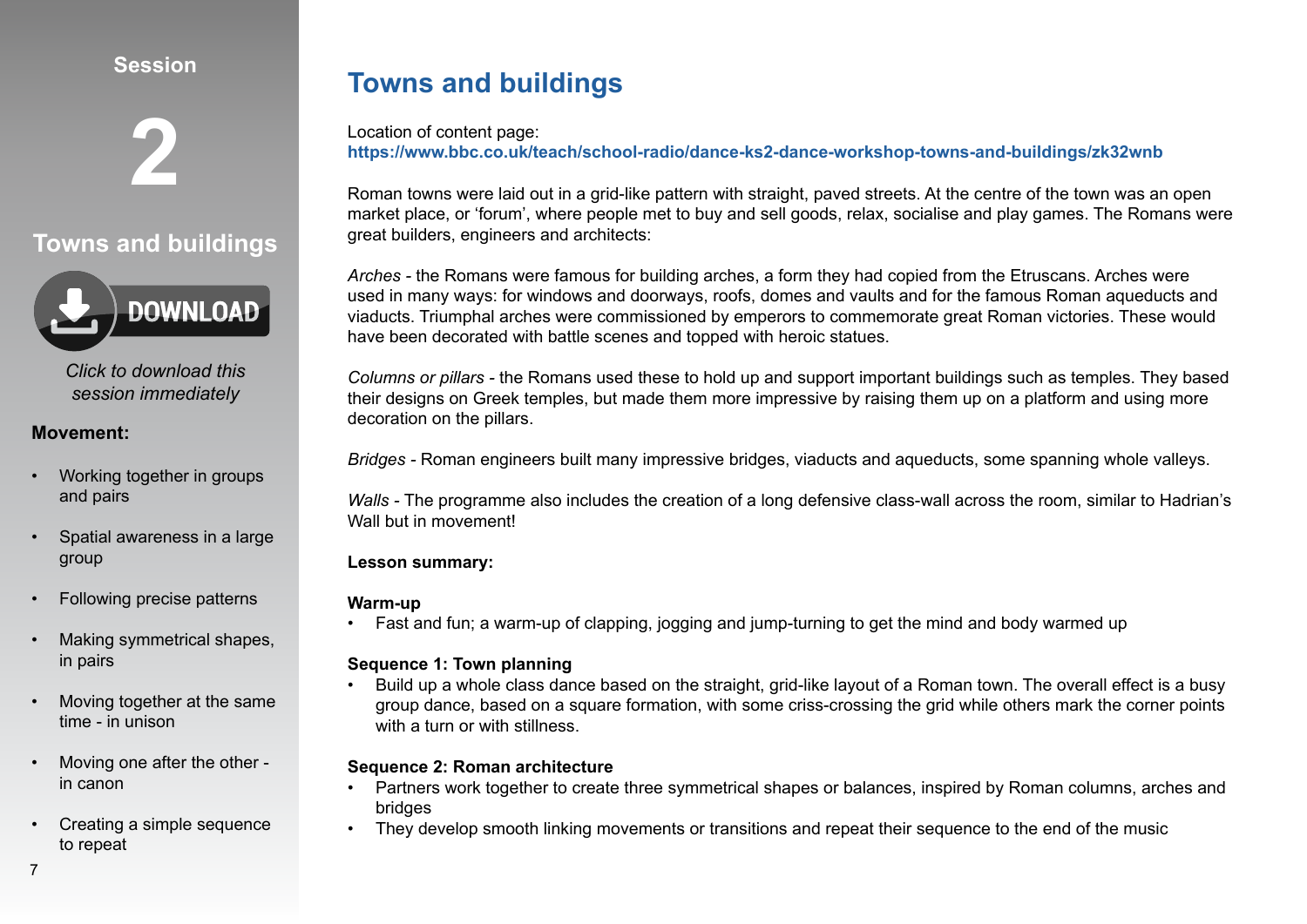## **Sequence 3: Roman building actions and Hadrian's Wall**

- Work with a partner or in a small group to create a simple sequence based on collaborative building actions sawing (pushing and pulling), hammering (alternate swings) and pulling ropes to lift heavy rocks and wood etc
- As a class, link arms to create a long wall to finish this sequence 'Hadrian's Wall'!

## **Cool down**

- Lie down on the floor to relax tired muscles
- Stretch out arms and legs, and gently move fingers and toes

## **Music used:**

Introduction: *Roman fanfares*  Warm-up: *Clap, jog, jump and travel* Sequence 1: *Roman roads* Sequence 2: *Columns, arches, bridges; New shapes and balances* Sequence 3: *Rhythmic building*  Cool down: *Romans cool down 1 & 2*

*The elegant arches of the Pont du Gard in southern France, built in the 1st century AD.*

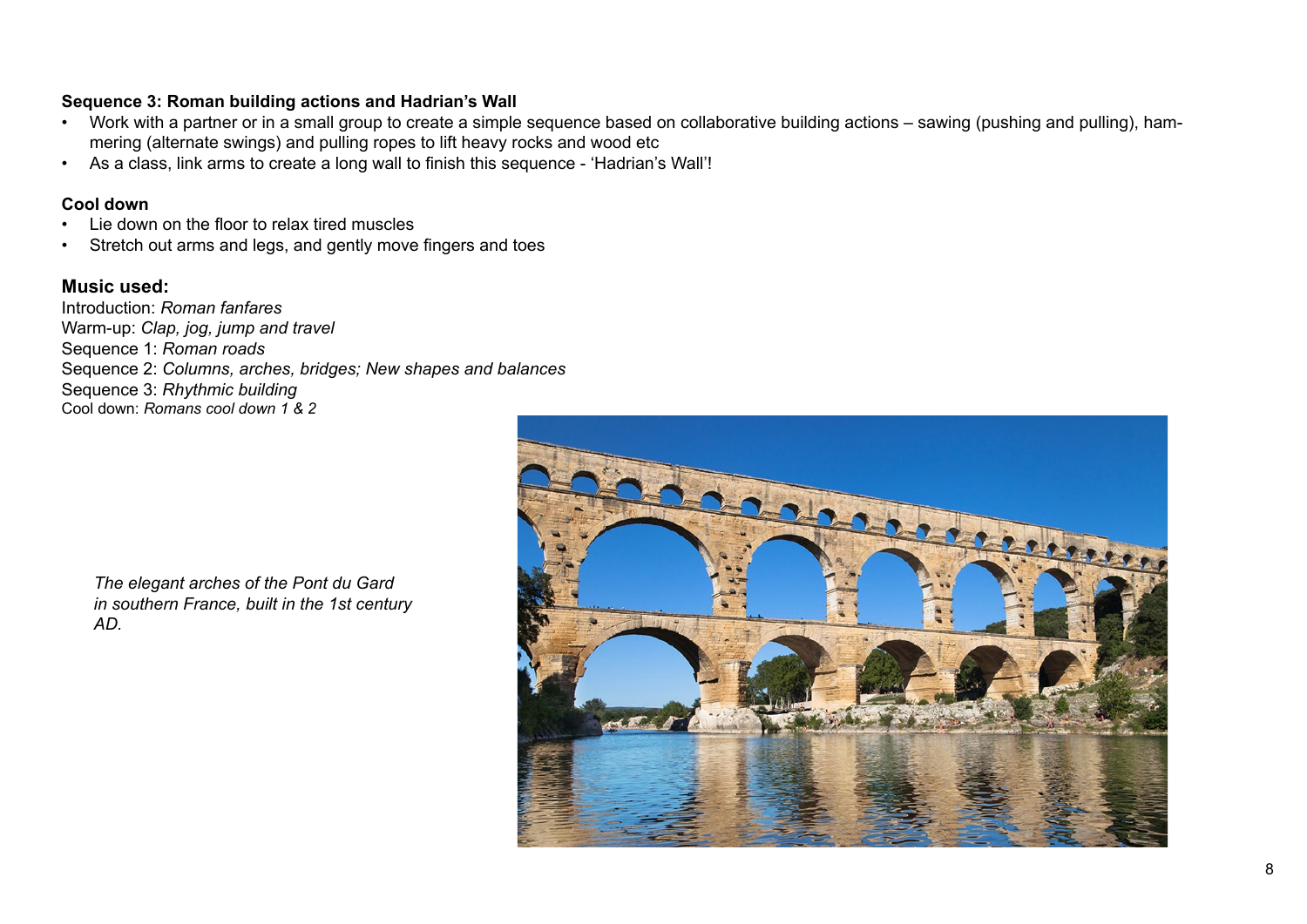| <b>Sequence</b>                                       | <b>Content</b>                                                                                                                                                                                                                                                                                                                                                                                                                                                                                                                           | <b>Guidance</b>                                                                                                                                                                                                                                                                                                                                                                                                                                                                                                                   | <b>Evaluation</b>                                                                                                                                                                                                                                                                                                                                                                                                                                                                        |
|-------------------------------------------------------|------------------------------------------------------------------------------------------------------------------------------------------------------------------------------------------------------------------------------------------------------------------------------------------------------------------------------------------------------------------------------------------------------------------------------------------------------------------------------------------------------------------------------------------|-----------------------------------------------------------------------------------------------------------------------------------------------------------------------------------------------------------------------------------------------------------------------------------------------------------------------------------------------------------------------------------------------------------------------------------------------------------------------------------------------------------------------------------|------------------------------------------------------------------------------------------------------------------------------------------------------------------------------------------------------------------------------------------------------------------------------------------------------------------------------------------------------------------------------------------------------------------------------------------------------------------------------------------|
| Warm up                                               | Clapping rhythm: four lots of eight,<br>with an emphasis on the eighth<br>beat.<br>Seven jogging steps on the spot,<br>with a sharp, neat, quarter-turn on<br>the eighth beat.<br>Repeat the sequence to travel:<br>seven jogging steps forwards, then<br>jump-turn on the spot to change<br>direction.                                                                                                                                                                                                                                  | Keep to the beat of the music with both<br>clapping and jogging steps.<br>Encourage sharp, neat, turns on the<br>spot.<br>Count the steps in your head as you go.<br>$\bullet$                                                                                                                                                                                                                                                                                                                                                    | Do the children clap, jog and turn-jump with the<br>beat of the music?<br>Do the children turn in the right direction each<br>time?<br>Do the children use the music to accurately predict<br>and perform the sequence?                                                                                                                                                                                                                                                                  |
| <b>Sequence 1</b><br>Roman roads and town<br>planning | Thinking of a Roman town as a<br>'grid' with right-angles, walk in time<br>to the music, forwards for seven<br>steps.<br>On beat eight, dancers turn to face<br>a new direction (quarter or half<br>turn).<br>Then try with three steps forward,<br>turning on beat 4.<br>Alternatively, a dancer may stand<br>still for four or eight beats, on the<br>spot (turning on beat four or eight).<br>With the whole class walking,<br>turning or standing still, the effect<br>should be a busy scene. People<br>can walk together or alone. | Start with the dancers spread through-<br>out the room.<br>This is a structured improvisation,<br>where children have choices during the<br>dance. They should be aware of the<br>effect of their choices on the shape and<br>dynamics of the dance as a whole.<br>Walking steps should be rhythmical and<br>turns accurate $-90$ or 180 degrees.<br>Encourage children to make choices<br>that make the dance more interesting to<br>watch (eg children should notice when<br>they can walk alongside or behind one<br>another). | Are the walking steps and turns in time?<br>Are the children counting their steps accurately?<br>Do children maintain the grid pattern?<br>Are children successful in shaping the dance in<br>relation to other dancers (eg walking or turning<br>together)?<br>Do the dancers make sensible choices about when<br>to stand still (ie to avoid collisions)?<br>Does the sequence look busy, but with moments of<br>stillness, or is there too much stillness to resemble<br>a busy city? |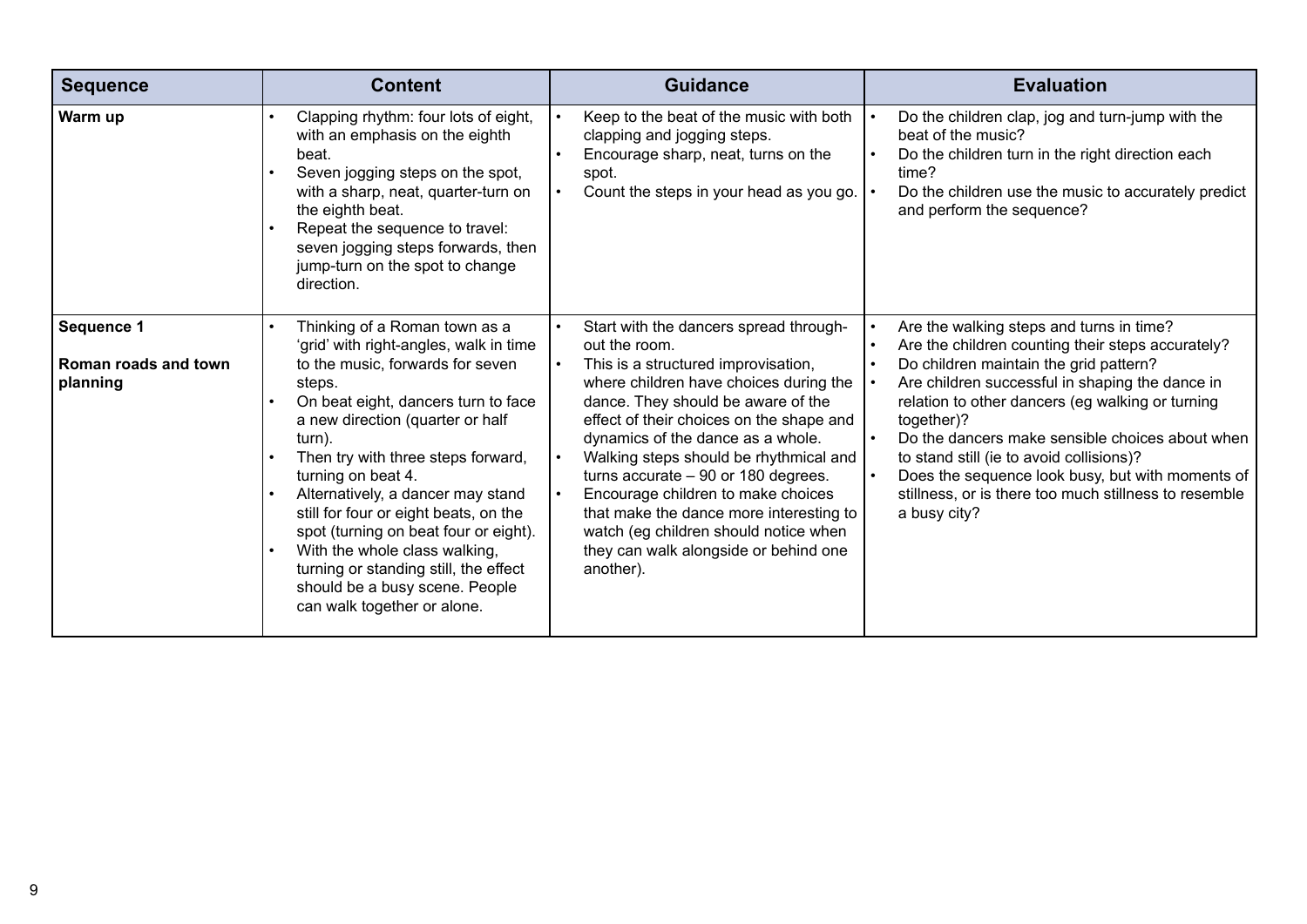| <b>Sequence</b>                                                    | <b>Content</b>                                                                                                                                                                                                                                                                                                                                                                                                                                                                                                                                                                             | <b>Guidance</b>                                                                                                                                                                                                                                                                                                                                                                                                                                                                                                                              | <b>Evaluation</b>                                                                                                                                                                                                                                                                                                                                                                      |
|--------------------------------------------------------------------|--------------------------------------------------------------------------------------------------------------------------------------------------------------------------------------------------------------------------------------------------------------------------------------------------------------------------------------------------------------------------------------------------------------------------------------------------------------------------------------------------------------------------------------------------------------------------------------------|----------------------------------------------------------------------------------------------------------------------------------------------------------------------------------------------------------------------------------------------------------------------------------------------------------------------------------------------------------------------------------------------------------------------------------------------------------------------------------------------------------------------------------------------|----------------------------------------------------------------------------------------------------------------------------------------------------------------------------------------------------------------------------------------------------------------------------------------------------------------------------------------------------------------------------------------|
| <b>Sequence 2</b><br>Roman<br>architecture                         | Work with a partner to create a<br>sequence of three symmetrical<br>shapes or balances inspired by Ro-<br>man columns, arches and bridges.<br>Columns: focus on a strong, up-<br>right supporting shape or balance.<br>Partners should move into their<br>shape at the same time - in uni-<br>son.<br>Arches: smooth, curving shapes<br>(eg body arching backwards; leg<br>and arm lifted to the front and curv-<br>ing forwards).<br>Bridges: find horizontal, stretched<br>shapes (eg standing on one leg<br>with raised leg, body and arms,<br>stretching along a horizontal<br>plane). | Choose and practise the shapes and<br>balances together in the pairs.<br>Work out how to maintain the symmetry<br>as you move from one shape to the<br>next.<br>Use the imagery of the architecture to<br>make strong, stable shapes; each with<br>a clear focus - upwards, outwards or<br>downwards.<br>Keep the linking movements between<br>shapes simple, so you can perform<br>them accurately at the same time as<br>your partner.<br>You need to hold each shape or bal-<br>ance for a few seconds, so don't make<br>them too tricky! | Do the pairs come up with a range of contrasting<br>shapes and balances?<br>Are the links simple and clear?<br>Do the dancers work together with accuracy?<br>Can you see the line of symmetry for each shape?<br>Is the dance well-balanced with strong, controlled<br>movementsor do the dancers flop and wobble?                                                                    |
| Sequence 3<br><b>Roman building actions</b><br>and Hadrian's Wall. | Work in pairs to create a simple se-<br>quence based on collaborative build-<br>ing-actions:<br>sawing (pushing and pulling)<br>hammering (alternate swings)<br>pulling ropes (to lift heavy wood<br>and rocks etc.)<br>The class then link arms to create<br>a long class-wall to finishHadri-<br>an's Wall!                                                                                                                                                                                                                                                                              | Co-ordinate timing of movements with<br>partner.<br>Practise, select and refine movements<br>together.<br>Use body tension and facial expression<br>to convey strength, effort and exhaus-<br>tion.<br>Choose a confident person to start the<br>class wall. That person travels through<br>the spaces, gently touching peoples'<br>shoulders to cue them to join on by link-<br>ing arms. The wall stretches out from<br>one end of the room to the other.                                                                                  | Are partners working together to select and co-<br>ordinate the timing of movements?<br>Are movements in time with the music?<br>Is there a good variety of movements being per-<br>formed at any one time?<br>Are the actions developed beyond simple mime?<br>Is there a clear sense of hard work and maximum<br>effort?<br>Does the class form the wall smoothly and sensi-<br>bly? |
| Cool down                                                          | Lie down on the floor to relax tired<br>muscles.                                                                                                                                                                                                                                                                                                                                                                                                                                                                                                                                           | Stretch out arms and legs, and gently move<br>fingers and toes.                                                                                                                                                                                                                                                                                                                                                                                                                                                                              | Body and limbs should feel relaxed to finish.                                                                                                                                                                                                                                                                                                                                          |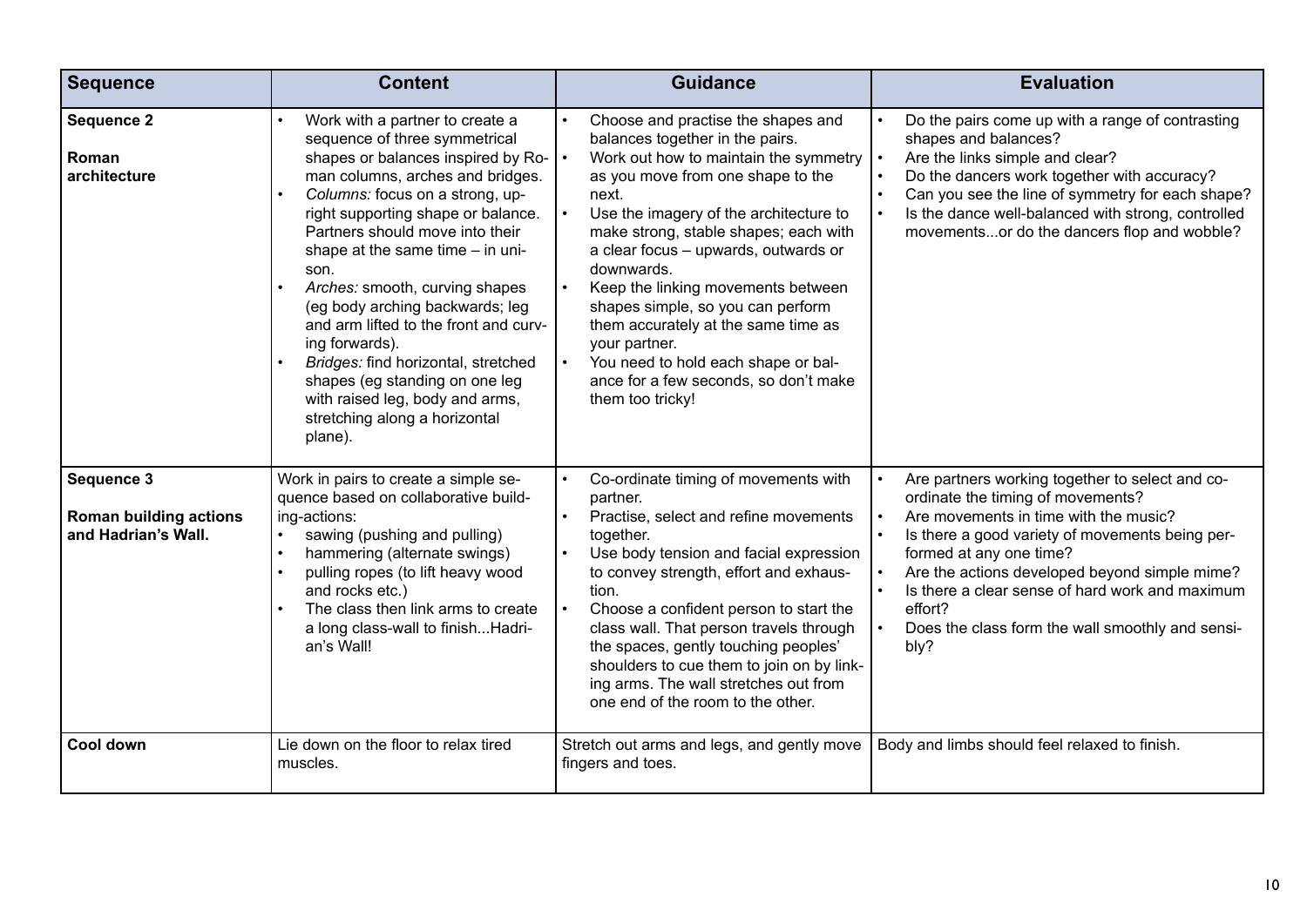## **Session**

# **3**

## **Customs and pastimes**



*[Click to download this](http://open.live.bbc.co.uk/mediaselector/5/redir/version/2.0/mediaset/audio-nondrm-download/proto/http/vpid/p041k869.mp3)  session immediately*

## **Movement:**

- Sensitivity to a partner's intention when moving together
- Developing a paired, non-contact, action-reaction sequence
- Selecting appropriate movements, gestures, posture and facial expressions
- Playing a part in a group dance using music cues, freezes and action
- Developing a visual awareness of how the individual dancer looks and how the group dance looks in space

## **[Customs and pastimes](https://www.bbc.co.uk/teach/school-radio/dance-ks2-dance-workshop-customs-and-pastimes/z6wyp4j)**

Location of content page: **<https://www.bbc.co.uk/teach/school-radio/dance-ks2-dance-workshop-customs-and-pastimes/z6wyp4j>**

Sculpture was important in Roman times. Palaces, temples and important public buildings were decorated with statues of emperors, generals, gods and goddesses. Sculptures were made from stone, marble or bronze.

Romans built huge, circular or oval amphitheatres for all strata of Roman society and among the most popular forms of entertainment were gladiators, who often fought to the death. After a fierce, stamping procession by the class, pairs perform a non-contact, gladiators' combat sequence as 'Retiarius' and 'Thraex'.

Wealthy Romans liked to throw fine banquets. The guests would recline on couches while slaves served them food and wine. They ate with their fingers and could be served up to seven courses over ten hours! Between courses, the guests were entertained by dancers, poets and musicians.

## **Lesson summary:**

## **Warm up**

- Clapping hands above head while bending and stretching knees to beat of music
- Travelling forwards and backwards
- Alternating between bending/stretching and jogging forwards/back

## **Sequence 1: Sculpture**

- In pairs, one person curls up like a piece of stone or marble
- The other person is the sculptor, who slowly walks around and lightly taps or manipulates different joints and body parts in the 'sculpture', so that they gradually rise into a standing position through a series of sculptural poses
- The final pose is calm, strong, muscular and heroic
- The 'sculptor' walks around to admire the finished 'sculpture'
- Children swap roles and repeat the sequence

## **Sequence 2: Gladiators**

- Pupils travel around the room with threatening, heavy stamping steps. They move with strong, gladiator-style posture and upper body actions, in a procession
- Then, pairs decide who is a 'Thraex' (with a sword and shield) and who a 'Retiarius' (with a net and three-pronged trident)
- They practise a non-contact sequence of blocking and attacking movements, focusing on clear body shapes and contrasting speeds of movement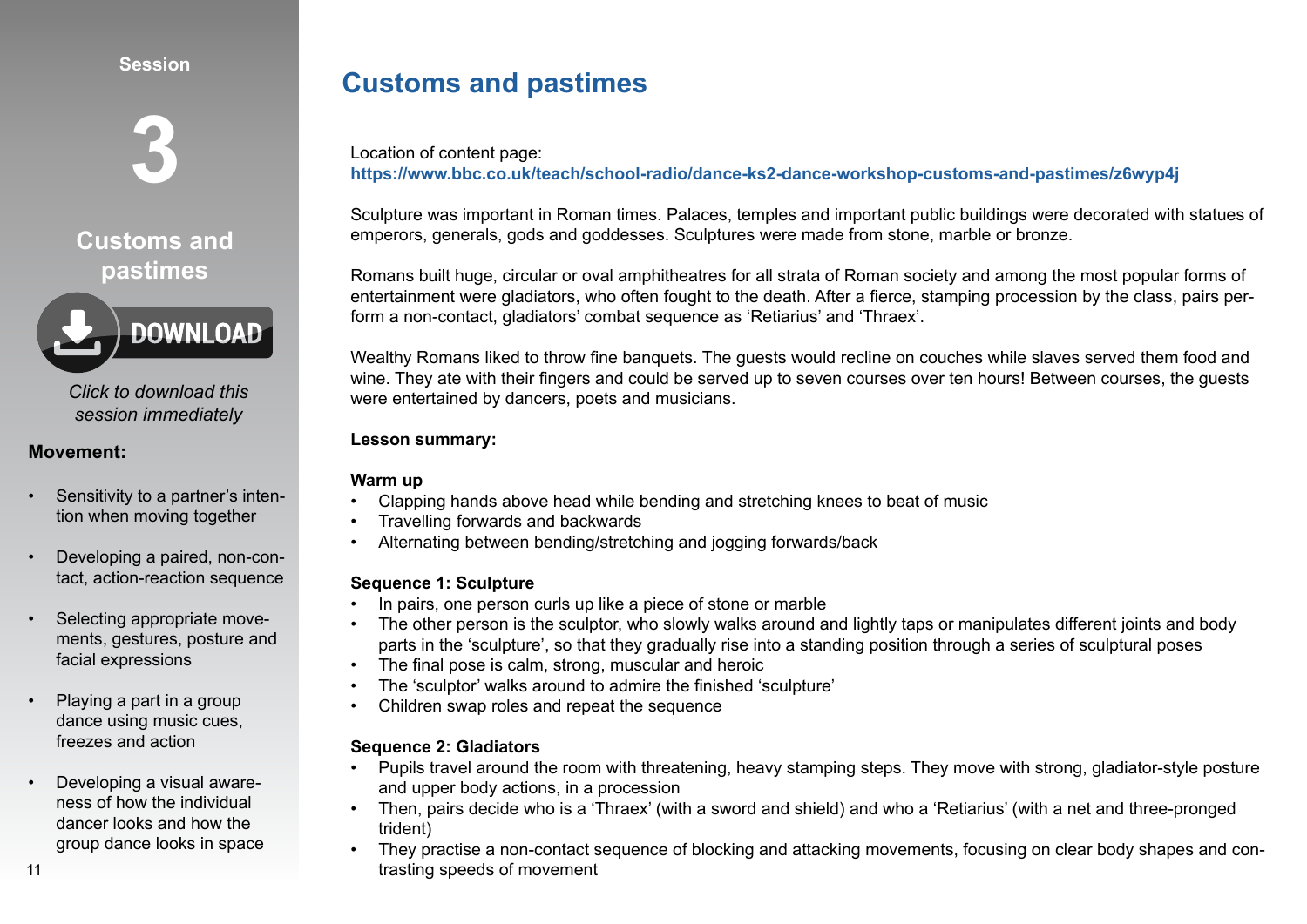## **Sequence 3: The feast**

- Children divide into four groups: musicians, dancers, slaves and masters
- Two contrasting pieces of music guide children through the sequence. First, lively music with lyres, flutes/pipes and tambourines cues the musicians and dancers to turn and twirl around the reclining masters - either dancing or playing an imaginary musical instrument. Next, some slower flute/pipe music cues the masters and slaves to perform an exaggerated, stylised mime to enact part of the feast

## **Cool down**

- Moving through the space as if carrying a jug on the head; first with arms up, and then with arms down
- Focus on the sensation of 'growing taller' through the top of the head, while the spine draws down towards the floor

For songs about Roman gladiators, masters and slaves, and Roman pastimes and music, see 'Into the arena', 'Oh, the strata of society', 'Spin that coin' and 'Make a mosaic' here:

**<https://www.bbc.co.uk/teach/school-radio/music-ks1-ks2-rocking-romans-songs-index/z79phbk>**

You can see images of both the 'Thraex' and 'Retiarius' style of gladiator in Wikipedia pages. For example, preserved in fine mosaics: https://commons.wikimedia.org/wiki/File:Detail\_of\_Gladiator\_mosaic,\_a\_Thraex\_(left)\_fighting\_a\_Murmillo\_(right),\_Römerhalle,\_Bad\_Kreuznach, [Germany\\_\(8196070427\).jpg](https://commons.wikimedia.org/wiki/File:Detail_of_Gladiator_mosaic,_a_Thraex_(left)_fighting_a_Murmillo_(right),_Römerhalle,_Bad_Kreuznach,_Germany_(8196070427).jpg)

## **Music used:**

Introduction: *Roman fanfares* Warm-up: *Bend, stretch and jog back* Sequence 1: *Sculptors sculpting* Sequence 2: *Gladiators' procession; Gladitors' combat* Sequence 3: *Musicians and dancers; Slaves and masters* Cool down: *Jug balancing*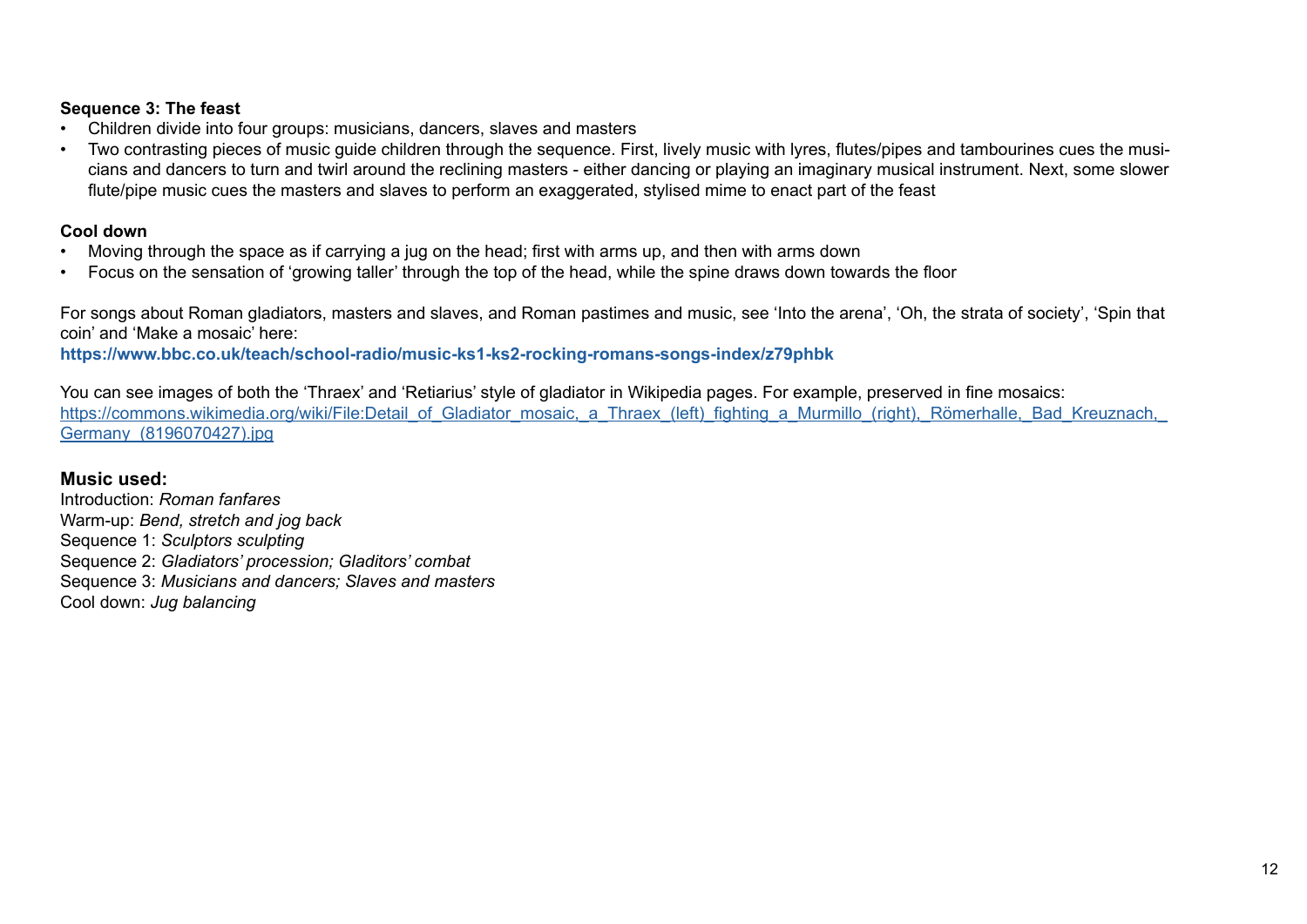| Sequence                                 | <b>Content</b>                                                                                                                                                                                                                                                                                                                                                                                                                                                                                                                         | <b>Guidance</b>                                                                                                                                                                                                                                                                                                                                                                                                                                                                                                                                                                                                                                    | <b>Evaluation</b>                                                                                                                                                                                                                                                                                                                                 |
|------------------------------------------|----------------------------------------------------------------------------------------------------------------------------------------------------------------------------------------------------------------------------------------------------------------------------------------------------------------------------------------------------------------------------------------------------------------------------------------------------------------------------------------------------------------------------------------|----------------------------------------------------------------------------------------------------------------------------------------------------------------------------------------------------------------------------------------------------------------------------------------------------------------------------------------------------------------------------------------------------------------------------------------------------------------------------------------------------------------------------------------------------------------------------------------------------------------------------------------------------|---------------------------------------------------------------------------------------------------------------------------------------------------------------------------------------------------------------------------------------------------------------------------------------------------------------------------------------------------|
| Warm up                                  | Clap hands above head while<br>bending and stretching knees.<br>Jogging forwards and backwards,<br>four steps each way.<br>Combine above movements to cre-<br>ate an energetic sequence.                                                                                                                                                                                                                                                                                                                                               | Clap hands up high!<br>Lively pace but relaxed style.<br>Keep claps, knee-bends and jogging-<br>steps to the beat of the music.                                                                                                                                                                                                                                                                                                                                                                                                                                                                                                                    | Is the clapping rhythmical?<br>Do the children move in time with the music?<br>Do the children use the correct number of steps?                                                                                                                                                                                                                   |
| Sequence 1<br><b>Sculptors sculpting</b> | Work in pairs, one person to sculpt,<br>the other to be a statue or sculp-<br>ture.<br>The sculpture could start sitting in a<br>tight ball, with head and feet tucked<br>in - like a ball of stone.<br>The sculptor gently taps or manip-<br>ulates partner's limbs or joints and<br>the sculpture moves that body part<br>in the direction of the impulse.<br>Sculptors raise sculptures from sit-<br>ting to standing, through a series of<br>poses.<br>Sculptors walk around to admire<br>the sculpture.<br>Swap roles and repeat. | The lead in this sequence switches<br>between the two dancers; the sculptor<br>provides an impulse and the sculpture<br>then moves in that direction. The sculp-<br>ture can choose the exact nature of the<br>amount of movement.<br>Sculptors can make their sculpture<br>more interesting by putting a twist into<br>the torso, by changing the focus of the<br>head and face and by initiating move-<br>ments from small and large joints (eg<br>fingers, hips).<br>Add variety by including some tiny and<br>some large movements.<br>Sculptures can also vary their speed,<br>sometimes moving quickly to a new<br>freeze, sometimes slowly. | Does the sculpture evolve with a variety of move-<br>ment: large and small, fast and slow?<br>Do the dancers use a variety of body parts and<br>planes to create an interesting sequence?<br>Do partners collaborate well to make the dance<br>interesting to watch?<br>Does the sculpture's final freeze look like a strong,<br>heroic figure?   |
| Sequence 2<br><b>Gladiators</b>          | Pupils travel with heavy, threaten-<br>ing, stamping steps and strong,<br>gladiator-style posture in a 'Gladia-<br>tor procession'.<br>Pairs practise a sequence of block-<br>ing and attacking movements as a<br>'Thraex' (with a sword and shield)<br>and 'Retiarius' (with a net and<br>3-pronged trident), focusing on<br>clear body shapes and contrasting<br>speeds of movement.<br>This is developed into a paired,<br>non-contact, action-reaction se-<br>quence.                                                              | Encourage pupils to think about the<br>quality of their movements as well as<br>their posture, focus and facial expres-<br>sion.<br>Listen for a 'metal' sound to 'freeze'<br>between moves.<br>Step forwards for attacking movements<br>and backwards for blocking movements.<br>Experiment by performing attacking and<br>blocking movements or actions using<br>different speeds and combinations.                                                                                                                                                                                                                                              | Are the movements successfully conveying the<br>powerful, aggressive nature of the gladiators?<br>Are the children adding their own ideas to develop<br>the sequence?<br>Is there a good mix of different movements being<br>performed at any one time?<br>Are partners co-operating to create an effective<br>action-reaction sequence together? |